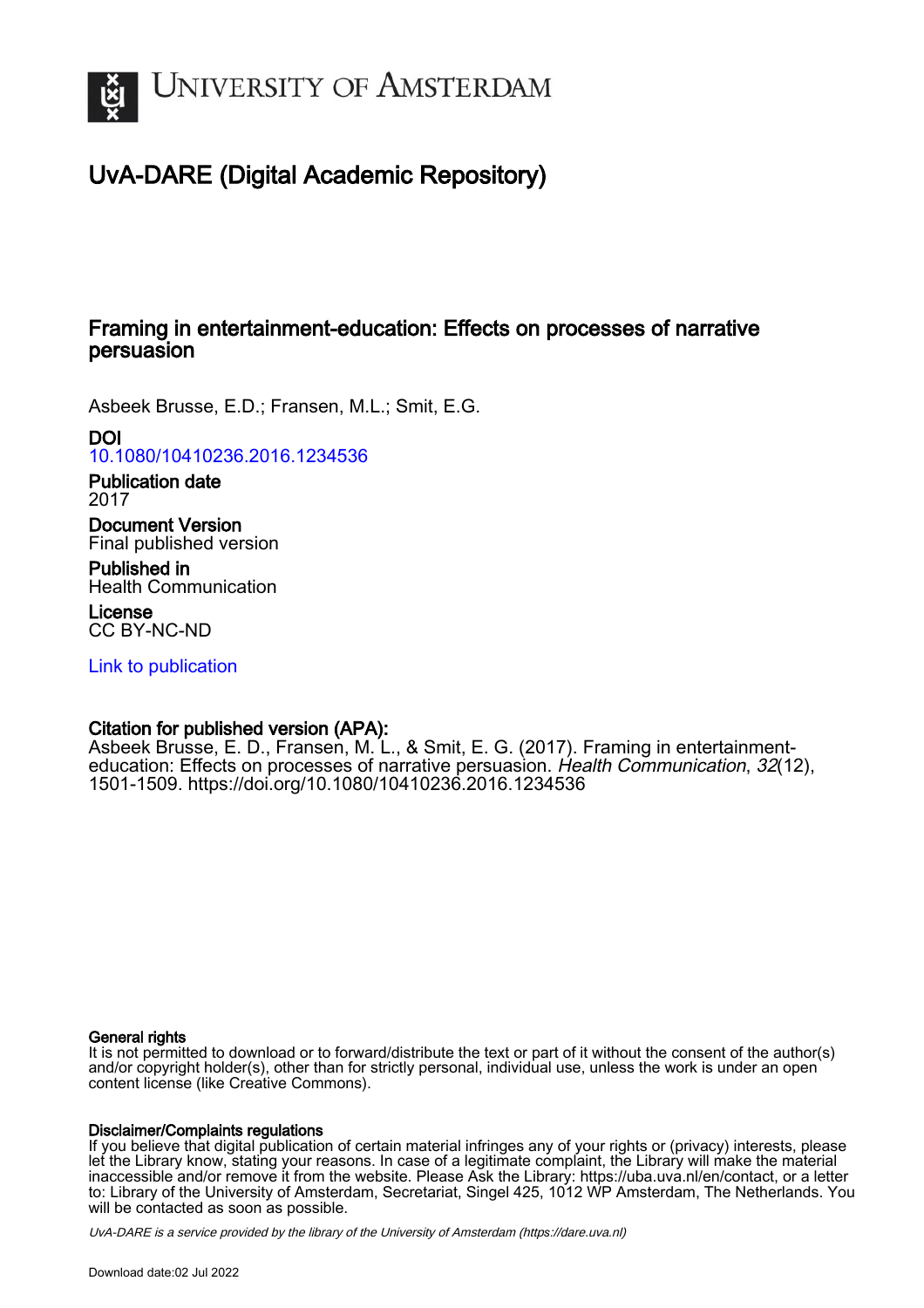**a** OPEN ACCESS **a** Check for updates

## Framing in Entertainment-Education: Effects on Processes of Narrative Persuasion

Elsbeth D. Asbeek Brusse, Marieke L. Fransen, and Edith G. Smit

Amsterdam School of Communication Research, University of Amsterdam

#### ABSTRACT

Nowadays, entertainment-education (E-E) is often used as a persuasive strategy to stimulate prosocial behavior. Although E-E is mostly regarded as a persuasive strategy in itself, in an increasing number of E-E programs several persuasive strategies are used to communicate the educational message to the audience. This study investigates the effects of a strategy widely used in health communication, but not previously studied in the field of E-E: framing. To this means we examined the effect of two different ways an E-E message can be framed: by emphasizing either the losses of not performing the behavior in question or the gains of performing this behavior. A serial multiple mediation model showed that framing affected intention to refrain from drunk cycling via counterarguing and attitude toward drunk cycling; the use of a gain frame decreased counterarguing, which decreased the attitude toward drunk cycling. This subsequently resulted in a higher intention to refrain from this behavior. Implications of these results are discussed.

The placement of educational messages in entertainment contexts may serve as a reliable source of health information (Davin, [2003;](#page-8-0) Langlieb, Cooper, & Gielen, [1999](#page-8-1)) and is a promising technique for influencing audiences' knowledge, attitudes, and behavior toward health-related issues (Moyer-Gusé, [2008;](#page-9-0) Singhal, Cody, Rogers, & Sabido, [2004;](#page-9-1) Thompson, Robinson, Cusella, & Shellabarger, [2000\)](#page-9-2). As it is now the consensus that purely informational and educational approaches to crafting health messages are largely ineffective (McMath & Prentice-Dunn, [2005;](#page-8-2) Miller-Day & Hecht, [2013](#page-8-3)), this technique, referred to as entertainment-education (E-E), is gaining in popularity. Research supports the effectiveness of E-E and shows that integrating educational messages in entertaining content can, for example, lead to more positive attitudes toward condom use (Farrar, [2006](#page-8-4)), increased knowledge about breast cancer (Hether, Huang, Beck, Murphy, & Valente, [2008\)](#page-8-5), decisions to have mammograms (Wilkin et al., 2007), or signing up to become a cornea donor (Bae, [2008\)](#page-8-6).

In the present-day literature, E-E is mostly regarded as a persuasive strategy in itself, whereas in an increasing number of E-E programs several persuasive strategies, such as product placement, fear appeals, the use of social norms, and framing, are used to communicate the educational message to the audience (Asbeek Brusse, Fransen, & Smit, [2015\)](#page-8-7). The way in which a persuasive health message is embedded in entertainment media and communicated to the audience may play an important role in the subsequent effects of the message, but this remains largely unexamined. This study fills this gap in the E-E literature by studying the effects of a strategy widely used in health communication; framing. More specifically, we examined the effect of two different ways an E-E message can be framed: by emphasizing either the losses of not performing the behavior in question or the gains of performing this behavior.

To study the effect of framing in E-E we exposed participants to different versions of an entertaining cartoon. Although cartoons are neither common in E-E nor widely studied, previous research indicates that they might result in similar effects as other forms of E-E. A review by Houts, Doak, Doak, and Loscalzo ([2006\)](#page-8-8) showed that pictures closely linked to written or spoken text can, when compared to text alone, markedly increase attention to and recall of health education information. Additionally, research by Sewell and Moore [\(1980\)](#page-9-3) showed that if comprehension is the main goal, printed text is just as effective as cartoon-embellished text or audiovisual presentation.

We focus on an educational message about a health subject that has not received much attention in the media: drunk cycling. The dangers of drunk driving by car are widely recognized, but the consequences and dangers of cycling with too much alcohol are not broadly incorporated in society. Verster, van Herwijnen, Volkerts, and Olivier [\(2009\)](#page-9-4) showed that, on average, after an evening of alcohol consumption students have blood alcohol concentrations that are fivefold higher than allowed to participate in traffic. Nevertheless, particularly in many European countries the bicycle is considered a good alternative way of transport when driving a car is no longer considered safe due to a high alcohol level. According to legislation, the allowed maximum alcohol level is the same for every transport vehicle (e.g., bicycle, car, or scooter). These laws, however, are not properly enforced (Van

CONTACT Marieke L. Fransen m.l.fransen@uva.nl Amsterdam School of Communication Research, University of Amsterdam, PO Box 15791 or Nieuwe Achtergracht 166, Amsterdam, NG 1001, The Netherlands.

© 2017 The Author(s). Published by Taylor & Francis

This is an Open Access article distributed under the terms of the Creative Commons Attribution-NonCommercial-NoDerivatives License (http://creativecommons.org/licenses/by-nc-nd/4.0/), which permits non-commercial re-use, distribution, and reproduction in any medium, provided the original work is properly cited, and is not altered, transformed, or built upon in any way.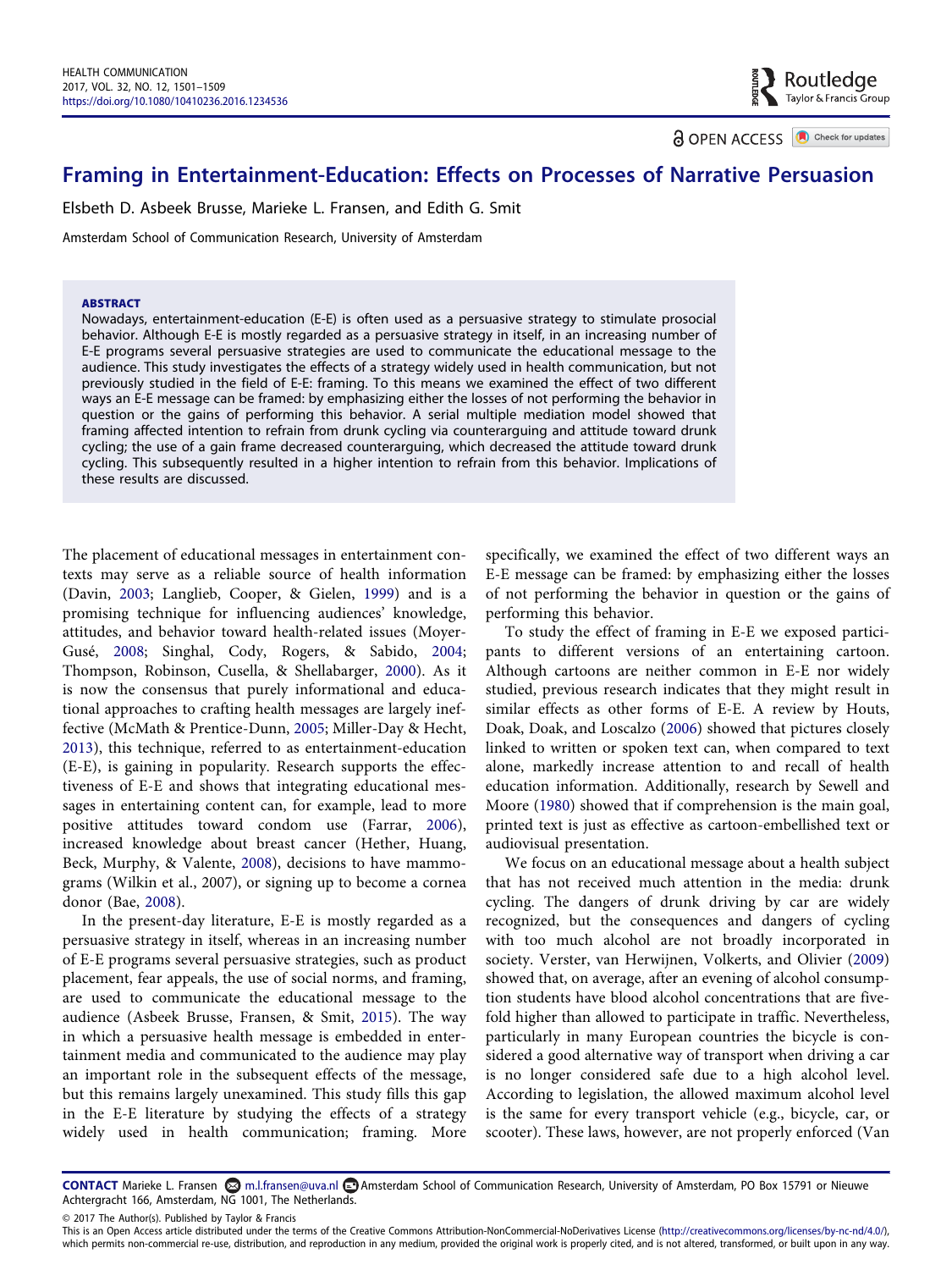Hout, [2007\)](#page-9-5), and accidents in which drunk cyclist are involved are common (Institute for Road Safety Research, [2011](#page-8-9)).

## Framing in health communication

Although the term framing has multiple meanings in the research literature, in health communication framing indicates a way of presenting information that is either more negative (losses, prevention, and undesirable attributes) or more positive (gains, promotion, and desirable attributes), while the different descriptions are equivalent in informational content (Morton, Rabinovich, Marshall, & Bretschneider, [2011\)](#page-8-10). Although seemingly subtle, message framing has been proven to be an effective health communication strategy for promoting behavior change across a wide variety of health behaviors (Gallagher & Updegraff, [2012](#page-8-11); Rothman, Bartels, Wlaschin, & Salovey, [2006\)](#page-9-6). In health communication various messages can be framed in terms of either the benefits of engaging in the recommended behavior (gain-framed message) or the costs of not engaging in the behavior (loss-framed message). For example, a gainframed message for a public health campaign may look as follows: "One in five lives could be saved in the U.S. if people didn't smoke" (Steward, Schneider, Pizarro, & Salovey, [2003](#page-9-7), p. 2460). On the other hand, a loss-framed message could read: "One in five deaths occur in the U.S. because people smoke" (Steward et al., [2003,](#page-9-7) p. 2460). It is important to note, however, that gain-framed statements can refer to both positive outcomes that may occur when engaging in a particular behavior and negative outcomes that may be prevented when engaging in this behavior. Likewise, loss-framed statements can refer to both negative outcomes that may happen when engaging in a particular behavior and positive outcomes that may not come about (Rothman et al., [2006\)](#page-9-6). Framing is important in health information because research showed that one type of message frame may be more effective than another in promoting health behavior change (Rothman & Salovey, [1997\)](#page-9-8).

Prospect theory (Kahneman & Tversky, [1979\)](#page-8-12) provides an explanation for the phenomenon that essentially identical information can have different effects depending on how it is framed. This theory proposes that preferences for high- or low-risk choices depend on how these choices are framed. If the options emphasize potential losses, individuals are often inclined to choose a risky option to prevent those losses. However, if the choices emphasize potential gains, individuals are generally less willing to choose options involving risk to secure those gains (Salovey, Schneider, & Apanovitch, [2002](#page-9-9)). Rothman and Salovey [\(1997](#page-9-8)) applied this reasoning to how people might respond to framed health messages. In particular, they suggest that gain-framed messages should be more effective than loss-framed messages for promoting health behaviors that are perceived to be only minimally risky to carry out. If health behaviors are perceived to have some higher degree of risk associated with performing them, lossframed messages should be more effective.

Rothman and Salovey ([1997](#page-9-8)) propose that the riskiness of performing behavior is suggested by the function of that behavior. Behaviors that serve a disease prevention function (e.g., physical activity, quitting smoking, and sunscreen use) can be viewed as involving little risk because those behaviors are typically associated with safe and certain outcomes. Nonetheless, O'Keefe and Jensen ([2007\)](#page-9-10) propose that gain-framed messages may be differentially effective for disease prevention behaviors based on how individuals construe the target behavior. Some disease prevention behavior may actually be perceived as risky (e.g., sunscreen use involves putting chemicals onto the body, quitting smoking may cause weight gain) instead of involving little risk. Therefore, it is essential to take into account both the subjective perception of risk that can be associated with the behavior and the objective benefits that this behavior can induce.

In contrast to disease prevention functions, behaviors that serve a disease detection function (e.g., mammography, colonoscopy, sexually transmitted disease [STD] screening) are more likely to be viewed as involving a higher degree of risk because of the possibility that a serious condition is discovered (Rothman & Salovey, [1997\)](#page-9-8). In this respect, the underlying function of health behavior should serve as a useful heuristic for the perceived riskiness of health behavior and should moderate people's response to framed messages. Specifically, it is suggested that gain-framed messages should be more persuasive for illness prevention behaviors and loss-framed messages should be more persuasive for illness detection behaviors. In this research we focus on the avoidance of drunk cycling. This can be considered as prevention behavior because by refraining from drunk cycling, one can prevent being involved in an accident. As gain-framed messages are suggested to be more persuasive for prevention behaviors than loss-framed messaged, we expect the following:

- H1a: Exposure to a gain-framed E-E message results in a more negative attitude toward drunk cycling compared to exposure to a loss-framed E-E message.
- H1b: Exposure to a gain-framed E-E message results in a higher intention to refrain from drunk cycling compared to exposure to a loss-framed E-E message.

As there is compelling evidence that attitudes are a sufficient cause of behavioral intention (Kim & Hunter, [1993a](#page-8-13), [1993b](#page-8-14)), we expect that the attitude toward drunk cycling affects the intention to refrain from drunk cycling.

H1c: A more negative attitude toward drunk cycling results in a higher intention to refrain from drunk cycling.

## Narrative processes in entertainment-education

In addition to the effects of framing on attitude and intention, we also study how these effects can be explained in E-E. Therefore, we study processes that are key in E-E effects, and examine how these processes are affected by a gain- or loss-framed E-E message. E-E programs, particularly those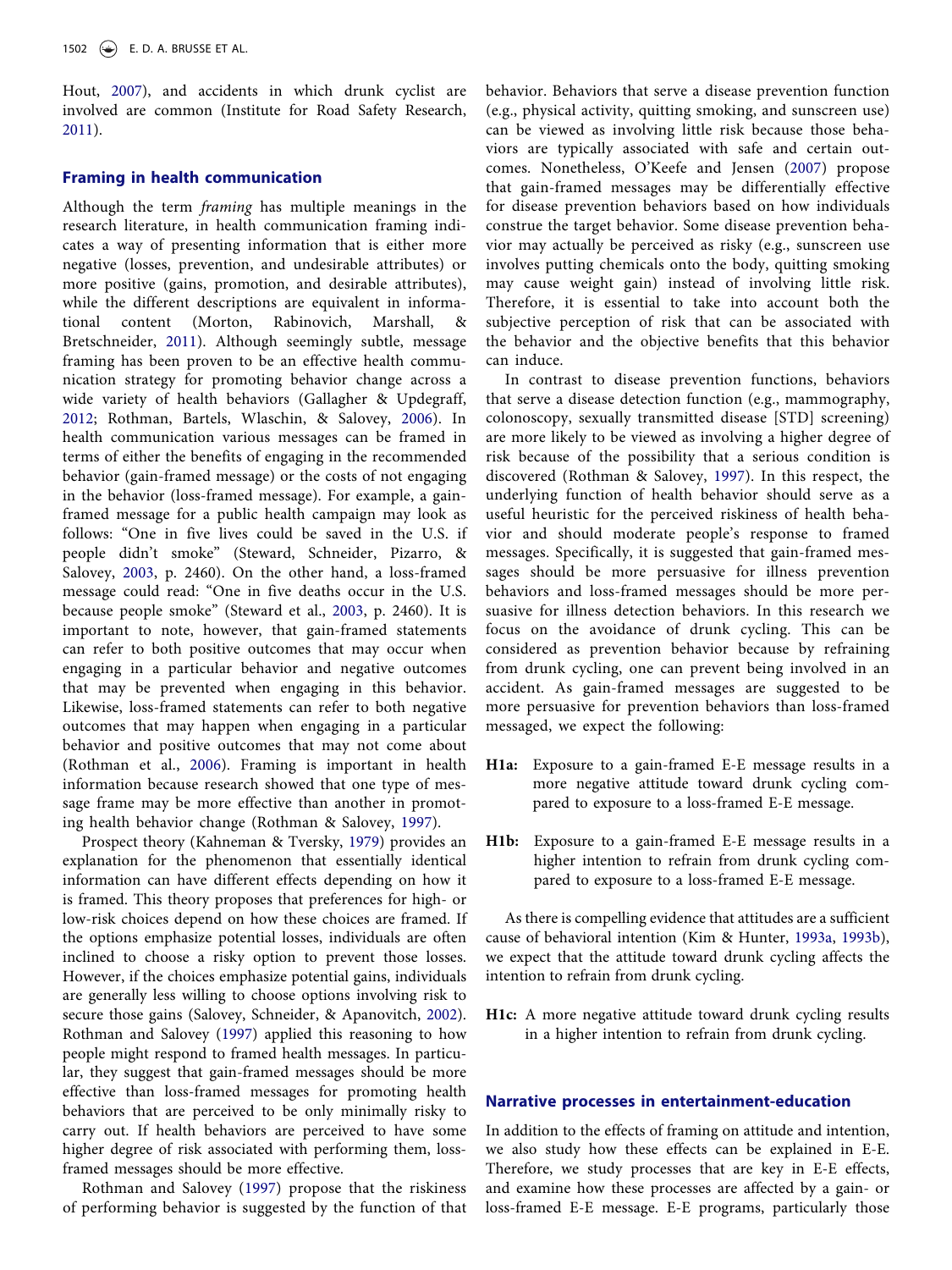that are presented in highly absorbing narratives, create conditions that are likely to enhance positive effects on attitudes, intention, and behavior (Singhal et al., [2004\)](#page-9-1). Because of its narrative structure, E-E facilitates the experience of transportation: a state of being absorbed into a narrative where all of a person's mental system and capacities become focused on the events occurring in the narrative (Green & Brock, [2000\)](#page-8-15). This experience of being transported into a narrative world has the power to affect viewers' real-world beliefs and behaviors and is one of the key mechanisms underlying narrative persuasion (Green, [2006;](#page-8-16) Green & Brock, [2000\)](#page-8-15). Because a person in a transported state is engrossed, having devoted his or her cognitive resources to the event playing out in the narrative, he or she may be less likely to critically assess the persuasive message in the narrative. Indeed, studies of transportation have shown that highly transported individuals report more story-consistent beliefs (Green & Brock, [2000](#page-8-15)).

We argue that exposure to gain-framed stories results in more transportation compared to exposure to a loss frame. Gain-framed messages are likely to induce more positive affect than loss-framed messages. Since transportation is defined as an enjoyable and affective process (Green & Brock, [2000;](#page-8-15) Green, Brock, & Kaufman, [2004\)](#page-8-17), we expect that a gain-framed message fits better with this current state, which is expected in E-E. It is plausible that exposure to a negative frame hinders the enjoyable experience of transportation. On the contrary, a gain frame might not disrupt the enjoyable process, but might increase it. Therefore we expect the following:

H2a: Exposure to a gain frame (vs. loss frame) in E-E will increase transportation.

In addition to transportation into the narrative, E-E also facilitates identification. According to Cohen [\(2006\)](#page-8-18), viewers who truly identify with a character perceive the events happening to the character as if they were happening to themselves. We propose that the use of a gain frame (vs. a loss frame) increases identification. According to self-consistency theory and self-enhancement theory, people are motivated to remain or obtain a positive selfview (Swann, Griffin, Predmore, & Gaines, [1987](#page-9-11)). Since people, in general, regard themselves as responsible beings, their self-view might be confirmed by obtaining information that fits with this view. In the present context this means that a positively framed message is more useful than a negatively framed message in acknowledging one's self-view. Therefore, a positive self-view is easier to maintain by identifying with a character that shows responsible behavior and therefore experiences positive life outcomes (i.e., gain-framed information). Thus, we expect the following:

H2b: Exposure to a gain frame (vs. loss frame) in E-E will increase identification.

A third mechanism that is involved in E-E is counterarguing or the "generation of thoughts that dispute or are inconsistent with the persuasive argument" (Slater & Rouner, [2002](#page-9-12), p. 180). Individuals often scrutinize threatening messages, especially those that attempt to change their behavior. Classic discussions regarding the persuasion process acknowledge counterarguing as being a key obstacle to persuasive efforts (Petty & Cacioppo, [1986](#page-9-13)). The suspension of disbelief that appears to be a necessary component of being absorbed in a narrative is simply incompatible with thought elaborations questioning or debating content in that narrative (Slater, [1997](#page-9-14)). However, research into the area of narrative persuasion shows that when viewers are sufficiently transported, the generation of counterarguments should be suppressed by a narrative (Moyer-Gusé, [2008](#page-9-0); Moyer-Gusé & Nabi, [2010](#page-9-15)). Because transportation is an enjoyable and immersive process (Green & Brock, [2000;](#page-8-15) Green et al., [2004\)](#page-8-17), transported individuals are in a good mood. Good moods signal safety so that the individual processes information in a more heuristic and associative way, whereas bad moods tend to alert an individual to be cautious, so that the individual processes information in a more systematic and analytic way (Ahn, Jin, & Ritterfeld, [2012](#page-8-19)). In addition, fostering identification with characters also reduces viewers' motivation to generate counterarguments, since counterarguing requires the viewer to disengage from the narrative world and the character (Slater & Rouner, [2002](#page-9-12)). By counterarguing, the persuasive message will be less accepted and fewer story-consistent beliefs will be formed. When viewers do not experience transportation, there are cognitive resources available to render viewers more able to critically evaluate a story (Busselle, Ryabovolova, & Wilson, [2004\)](#page-8-20). Critical evaluation can be considered comparable to counterarguing and thus can be considered a cognitive process. As Dunegan ([1993](#page-8-21)) showed that framing information in a positive way is a catalyst for a more simplified cognitive process, we find it plausible that the deliberate cognitive processing that counterarguing requires will be hindered by exposure to a gain-framed story. Therefore, we expect the following:

H2c: Exposure to a gain frame (vs. loss frame) in E-E will results in less counterarguing.

An overview of the hypotheses can be found in [Figure 1](#page-3-0). In addition, as the effects of framing in E-E have not been studied before, we pose the following research question:

RQ1: Is the effect of framing on intention to refrain from drunk cycling mediated by (a) processes of narrative persuasion (i.e., transportation, identification, and counterarguing) and (b) attitude toward drunk cycling?



<span id="page-3-0"></span>Figure 1. Estimated path model of the hypotheses.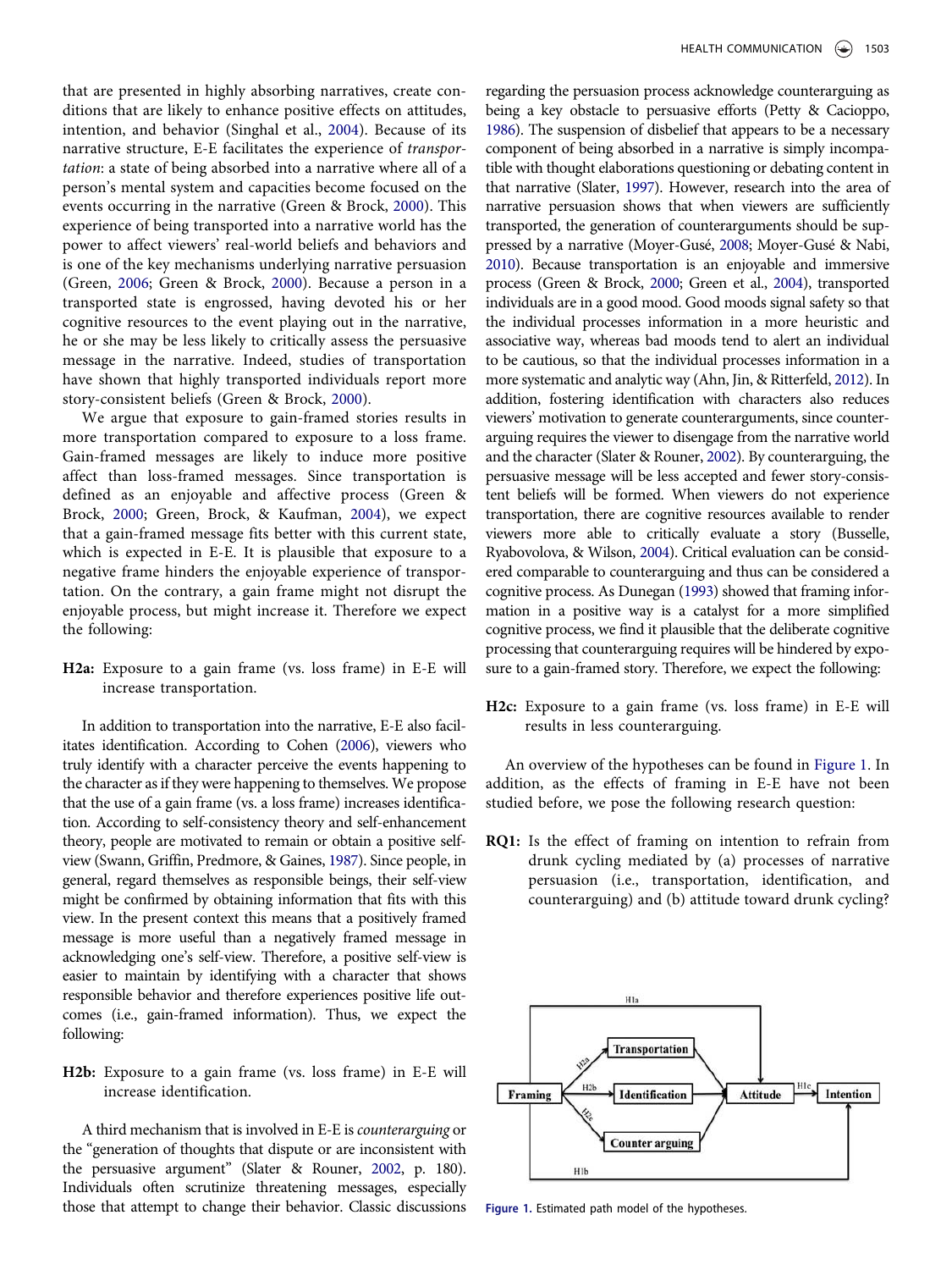#### Method

## Participants and procedure

Sampling took place via the online panel of the ISO-certified market research company PanelClix. People were randomly selected and invited by e-mail to participate. Two hundred respondents (51% women; 32% bachelor's or master's degree, 17.5% lower vocational education) between the ages of 17 and 45 years ( $M = 30.10$ ,  $SD = 7.79$ ) participated in the experiment and were randomly assigned to one of the conditions (gainframe condition,  $n = 99$ , vs. loss-frame condition,  $n = 101$ ). Ethnicity of the participants is unknown. Participants received a link and were directed to the questionnaire, where they were exposed to a cartoon and answered several questions. They received credit points from the research company as a reward.

## Stimulus material

The stimulus material used in this experiment was especially designed for purposes of this study. Based on written scripts, an illustrator was hired to draw the written stories into cartoons. The two versions of the cartoon did not differ, except for the use of either a loss frame or a gain frame.<sup>[1](#page-4-0)</sup>

#### <span id="page-4-0"></span>**Storyline**

The storyline in the cartoons is about a man named Jos, who goes to a bar for a night out with two of his friends, where they all get under the influence of alcohol. The readers follow Jos's night starting when he is getting ready to leave his house, and as he cycles to the bar, where he jokes around with his friends and flirts with the woman behind the bar. When the night is over Jos and his friends say goodbye and go home. In the loss-frame condition Jos goes home on his bike intoxicated and gets involved in an accident, showing the negative consequences of biking under the influence of alcohol (undesired behavior). In the gain-frame condition, Jos walks home intoxicated, and he arrives home safely, showing the positive consequences of not biking under the influence of alcohol (desired behavior). The cartoon consisted of 14 pages with three or four frames per page. Participants could read the cartoon at their own pace and could click to the next pages. An example of a cartoon page with three frames is included in [Figure 2](#page-4-1).

## Pretests

Before the cartoons were drawn, the written stories were pretested to confirm the difference between the two framing conditions (based on Gerend & Shepherd, [2007](#page-8-22)). To this means, 38 participants (53.5% women) between the ages of 21 and 58 years ( $M = 30.00$ ,  $SD = 8.08$ ) read one of the stories and responded to the statement "This story emphasizes. . ." followed by a 7-point bipolar scale anchored by: ... what you can prevent when you don't cycle with too much alcohol (1) and ... what can happen when you do cycle with too much alcohol (7). An analysis of variance (ANOVA) showed that participants who read the story that was loss-framed scored higher ( $M = 6.05$ ,  $SD = 0.33$ ) compared to participants who read the gain-framed story  $(M = 3.38, SD = 0.34, F(1,$ 41) = 31.94,  $p < .001$ ), indicating that participants who read the loss-framed story indicated that the story was predominantly about loss and participants who read the gain-framed story indicated that the story was predominantly about gain. Hence, the manipulation was successful.

After the written stories were drawn into cartoons, we tested whether the cartoons differentiated between the two conditions. For this purpose, 30 participants (66.7% women) between the ages of 21 and 58 years ( $M = 30.87$ ,  $SD = 8.66$ ) read one of the cartoons and responded to the two items used in the written story pretest, adjusted to be about the cartoon. Again, an ANOVA was performed showing that participants who read the loss-framed cartoon indicated that the story was predominantly loss-framed ( $M = 6.25$ ,  $SD = 0.38$ ) and participants who read the gain-framed cartoon indicated that the story was predominantly framed as gain ( $M = 3.07$ ,  $SD = 0.40$ ,  $F(1, 28) = 33.04$ ,  $p < .001$ ). Hence, the manipulation in the cartoons was successful.

## **Measures**

#### **Transportation**

To measure transportation, participants completed 10 items from Green and Brock's transportation scale (2000) that were applied to the cartoon (e.g., "I wanted to know how the cartoon ended"; "I was mentally involved in the cartoon while reading it"; "While I was reading the cartoon, activity going on in the room around me was on my mind" (reversed).



<span id="page-4-1"></span>

<sup>1</sup>In our original design we also manipulated whether the consequences of (not) performing the communicated behavior are for the main protagonist in the story (Jos) or for other characters in the story. The results showed no effects of this variable. Therefore, we chose to omit this variable.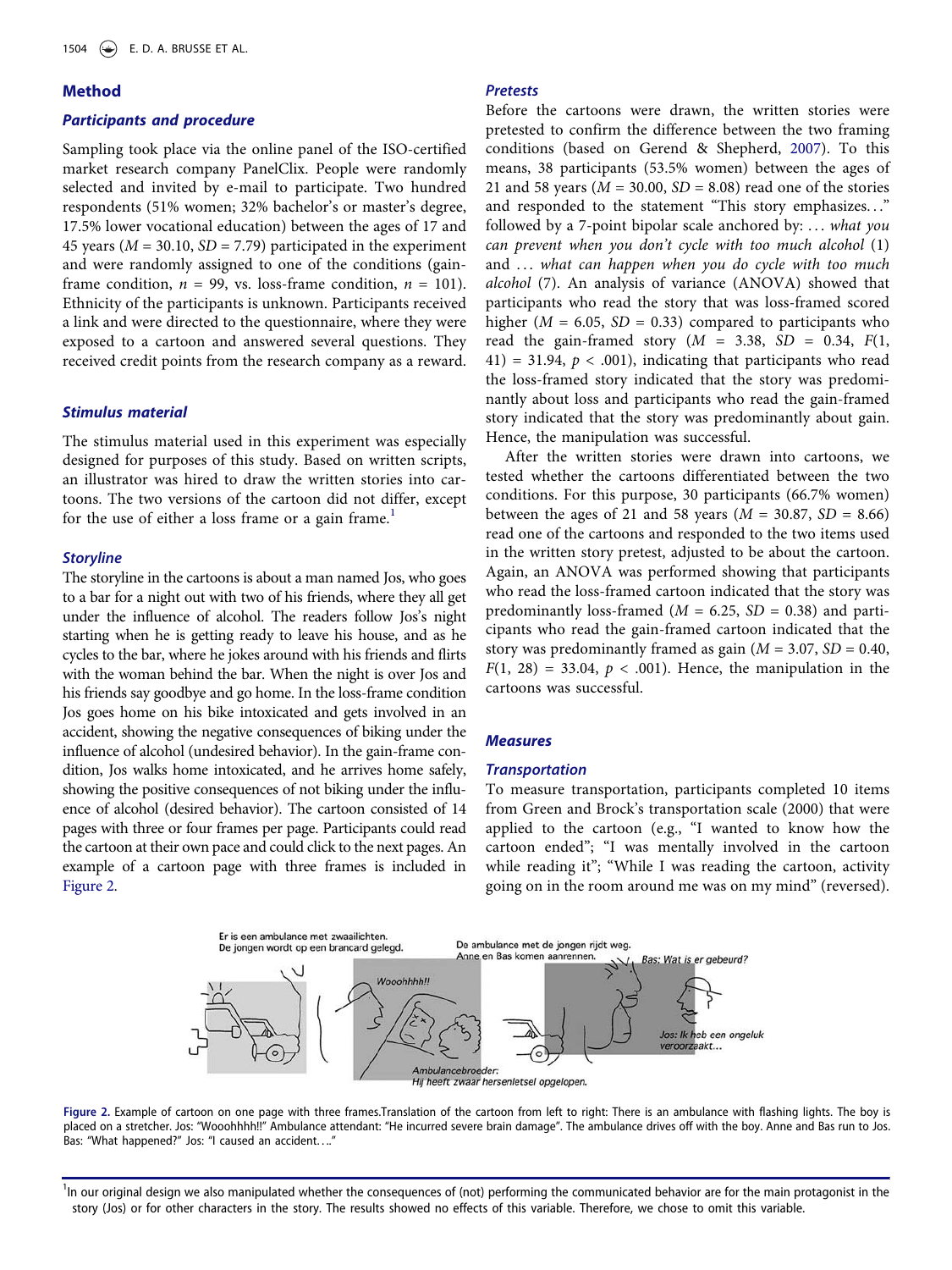All items were measured on a 7-point scale anchored by *very* much applicable to me (7) and not at all applicable to me (1). The items were averaged to create an overall index of transportation (range: 1.10–6.50;  $M = 3.92$ ;  $SD = 0.91$ ; Cronbach's  $\alpha = .73$ ; eigenvalue = 3.33; explained variance = 33.30).

#### Identification

Ten items suggested by Cohen [\(2001\)](#page-8-23) were used to measure identification with the main character in the cartoon, Jos (e.g., "During viewing, I felt I could really get into Jos's head"; "While viewing the program, I wanted Jos to succeed in achieving his goals"). All items were measured on a 7-point scale anchored by very much applicable to me  $(7)$  and not at all applicable to me  $(1)$ and averaged to create an overall measure of identification (range: 1–6.60;  $M = 3.42$ ;  $SD = 1.30$ ; Cronbach's  $\alpha = .93$ ; eigenvalue = 6.27; explained variance = 62.69).

#### **Counterarguing**

Counterarguing was measured by means of the following three items based on Nabi, Moyer-Gusé, and Byrne [\(2007](#page-9-16)): "During the cartoon, I criticized the message of the cartoon"; "During the cartoon, several counterarguments occurred to me"; "During the cartoon I was looking for things that are not true." All items were measured on a 7-point scale anchored by very much applicable to me (7) and not at all applicable to me (1). The items were averaged to create a measure of counterarguing (range: 1-7;  $M = 3.17$ ;  $SD = 1.40$ ; Cronbach's α = .71; eigenvalue =  $1.79$ ; explained variance =  $59.52$ ).

#### Attitude toward drunk cycling

The attitude toward drunk cycling was measured using 7 point semantic differential scales based on word pairs used by Crites, Fabrigar, and Petty [\(1994](#page-8-24)) and Trafimow and Sheeran [\(1998\)](#page-9-17). Participants responded to the statement "Drunk cycling is . . ." followed by 11 word pairs such as negative/positive, bad/good, not enjoyable/enjoyable, and unwise/wise. An index scale was computed by averaging the items (range: 1–6.45;  $M = 2.38$ ;  $SD = 1.41$ ; Cronbach's α = .98; eigenvalue =  $9.22$ ; explained variance =  $83.83$ ).

### Intention to refrain from drunk cycling

Intention was measured by three 7-point bipolar scales. The statements used were "I intend not to cycle drunk (definitely do not/definitely do)," "I will try not to cycle drunk (definitely will not/definitely will)," and "I will not cycle when I'm drunk (definitely will not/definitely will)" (adapted from Sparks, Harris, & Lockwood, [2004](#page-9-18)). We averaged the items to create an index scale (range:  $1-7$ ;  $M = 4.93$ ;  $SD = 2.10$ ; Cronbach's  $\alpha$  = .94; eigenvalue = 2.57; explained variance = 85.58).

## Control variables

Several control variables were measured at the end of the experiment to ensure that the effects of the manipulation were not caused by other differences among the experimental groups. To measure cycling frequency, we asked participants how many days in an average week they use a bike  $(M = 4.27,$  $SD = 2.21$ ). We also measured alcohol frequency by asking on how many days in an average week participants consume alcoholic drinks ( $M = 3.80$ ,  $SD = 2.90$ ) and asked how many alcoholic drinks participants consume in an average week  $(M = 3.74, SD = 4.75)$ . We also determined gender, age, and education (see Participants section).

The experimental conditions did not differ with respect to cycling frequency,  $F(1, 198) = 0.03$ ,  $p = .869$ , alcohol frequency, F  $(1, 198) = 0.35, p = .555, and also holic consumption, F(1,$ 198) = 0.12,  $p = .732$ . In addition, the experimental conditions did not differ with respect to gender,  $\chi^2(1) = 3.39$ ,  $p = .066$ , age, F  $(1, 198) = 0.09$ ,  $p = .764$ , or education,  $\chi^2(2) = 2.77$ ,  $p = .250$ . These results imply that differences among the groups regarding the dependent variable could not have been caused by differences in these variables.

## **Results**

To test the hypotheses that exposure to a gain-framed E-E message results in a more negative attitude toward drunk cycling and a higher intention to refrain from drunk cycling compared to exposure to a loss frame, we performed a multivariate analysis of variance (MANOVA). Framing was included as the independent variable, and attitude toward drunk cycling and intention to refrain from drunk cycling as dependent variables. Results showed a marginally significant effect of framing on attitude toward drunk cycling,  $F(1, 1)$ 198) = 3.66,  $p = 0.057$ . Inspection of the mean scores indicated that the attitude toward drunk cycling was more negative in the condition in which respondents were exposed to the gainframed story ( $M = 2.18$ ,  $SD = 0.14$ ) compared to exposure to the loss-framed story ( $M = 2.56$ ,  $SD = 0.14$ ), confirming H1a. Results showed no effect of framing on intention to refrain from drunk cycling,  $F(1, 198) = 0.48$ ,  $p = .491$ . Therefore, H1b is not supported. To test the effect of attitude toward drunk cycling on intention to refrain from drunk cycling, we performed a regression analysis. Results showed that attitude significantly predicted intention,  $b^* = -0.59$ , t (198) =  $-10.26$ ,  $p < .001$ . As the beta is both significant and negative, indicating that a more negative attitude toward drunk cycling results in a higher intention to refrain from drunk cycling, H1c is confirmed.

To test the second hypothesis that exposure to a gain frame (vs. loss frame) will results in more (a) transportation and identification (b), and less (c) counterarguing, we performed again a MANOVA. Framing was included as the independent variable, and transportation, identification, and counterarguing as dependent variables. Results showed that framing had a significant effect on counterarguing,  $F(1, 198) = 11.09$ ,  $p = .001$ . Inspection of the mean scores indicated that respondents showed less counterarguing when exposed to the gain frame ( $M = 2.85$ ,  $SD = .14$ ) compared to exposure to the loss frame ( $M = 3.49$ ,  $SD = 0.14$ ), confirming H2c. Framing had no effects on transportation,  $F(1, 198) = 0.01$ ,  $p = .929$ , and identification,  $F(1, 198) = 0.43$ ,  $p = .512$ . Hence, H2a and H2b are not supported.

To investigate whether the effect of framing on intention to refrain from drunk cycling is mediated by processes of narrative persuasion (i.e., transportation, identification, and counterarguing) as well as by the attitude toward drunk cycling, we performed a mediation analysis. We first examined whether, and which of, the processes of narrative persuasion functioned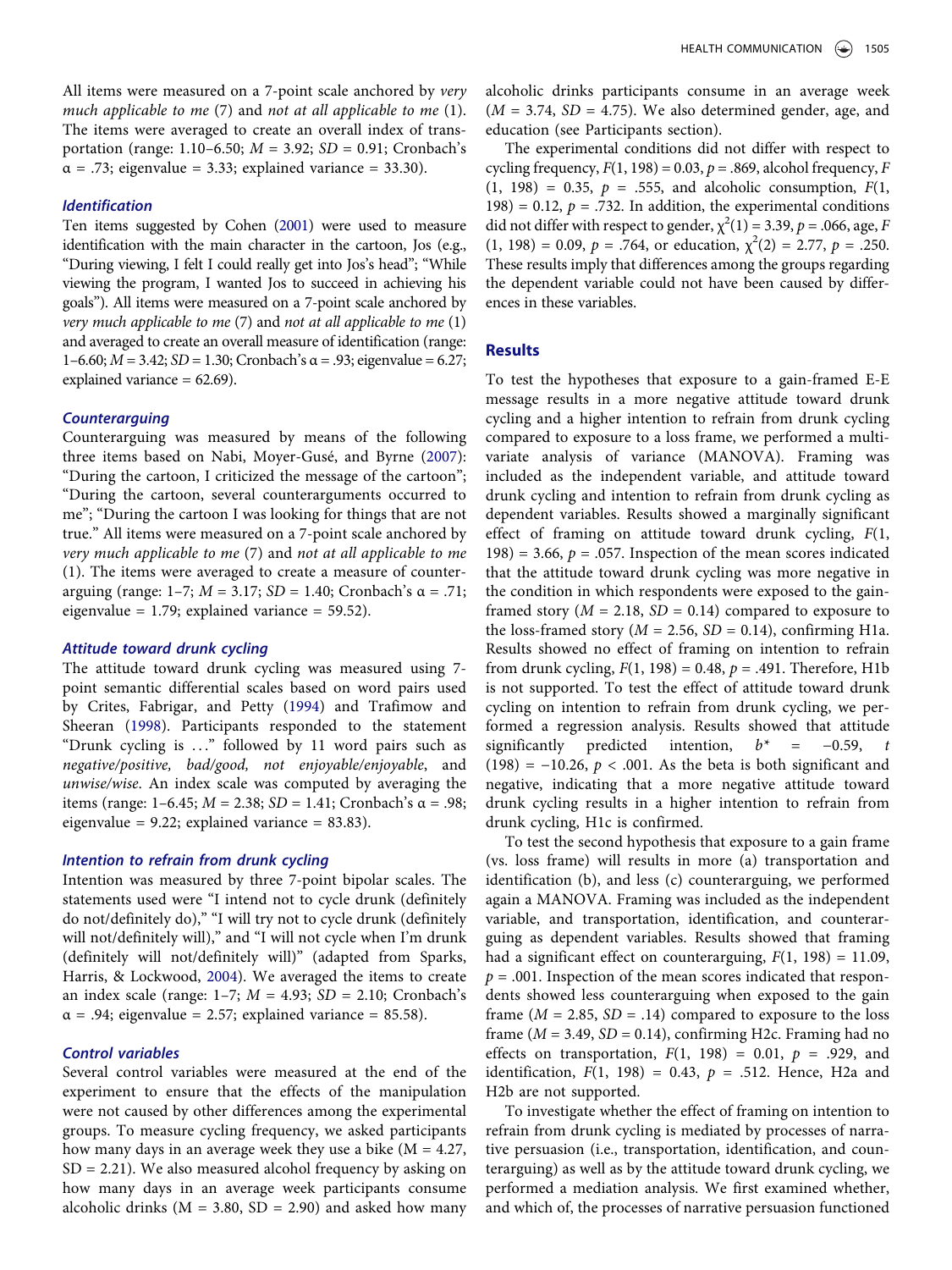<span id="page-6-0"></span>Table 1. Effect of framing on attitude toward drunk cycling through transportation, identification, and counterarguing.

|                |         | Bootstrap results for mediation effects |                                                                              |  |
|----------------|---------|-----------------------------------------|------------------------------------------------------------------------------|--|
| Variable       | b       | SΕ                                      | 95% CI                                                                       |  |
| Transportation | $-0.00$ | 0.04                                    | $[-0.09, 0.08]$                                                              |  |
| Identification | 0.03    | 0.05                                    | $[-0.04, 0.16]$                                                              |  |
| Counterarguing | $-0.14$ | 0.07                                    | $[-0.32, -0.03]$                                                             |  |
|                |         |                                         | Note. Boldface highlights a significant effect as determined by the 95% bias |  |

corrected and accelerated confidence interval (95% CI).

as a mediator between the effect of framing on attitude toward drunk cycling by using the SPSS macro PROCESS (Hayes, [2012](#page-8-25)). As the pattern of significance or nonsignificance for individual paths in a mediation model is not pertinent to whether the indirect effect is significant (Hayes, [2009](#page-8-26)), we chose to include counterarguing as well as transportation and identification as proposed mediators in the analysis. The indirect effects were formally tested using a bootstrapping procedure, a method that does not rely on the assumption of a normally distributed sampling distribution of the indirect effect. Based on 10,000 bootstrap samples, a bias-corrected 95% confidence interval was computed for the point estimate of the indirect effects (Preacher & Hayes, [2008\)](#page-9-19). Results in [Table 1](#page-6-0) show that only counterarguing significantly mediated the effect of framing on attitude toward drunk cycling. This means that framing has an indirect effect on attitude toward drunk cycling through counterarguing. A gain-framed E-E message resulted in less counterarguing, which resulted in a more negative attitude toward drunk cycling, compared to a loss frame.

Now that we had identified that counterarguing mediates the effect of framing on attitude toward drunk cycling, we tested whether counterarguing and attitude toward drunk cycling sequentially mediate the influence of messages framing on intention to refrain from drunk cycling. To this means a serial mediation analysis, also referred to as multiple-step multiple mediation (e.g., Hayes, Preacher, & Myers, [2011\)](#page-8-27), was conducted using the SPSS macro PROCESS (Hayes, [2012](#page-8-25)) with both counterarguing and attitude toward drunk cycling as mediators in one analysis (process model: message frame  $\rightarrow$  counterarguing  $\rightarrow$  attitude toward drunk cycling  $\rightarrow$  intention to refrain from drunk cycling). This procedure uses an ordinary-least-squares path analysis to estimate the coefficients in the model in order to determine the direct and indirect effects of framing on behavioral intentions. Bootstrapping was implemented in this analysis to obtain bias-corrected 95% confidence intervals for making statistical inference about specific and total indirect effects (see Preacher & Hayes, [2008](#page-9-19)). All paths for the full process model are illustrated in [Figure 3](#page-6-1) and their corresponding coefficients are provided in [Table 2](#page-6-2).

The total effect  $(cl)$  of message frame on intention to refrain from drunk cycling was not significant ( $p = .491$ ) and neither was the total direct effect  $(c1')$ , removing the effect of the mediators. The total indirect effect, the sum of the specific indirect effects, was not significant, with a point estimate of 0.32 and a 95% confidence interval between –0.04 and 0.69. The specific indirect effect through counterarguing only was not significant  $(a1b1 = -0.02; 95% \text{ CI } [-0.17, 0.11]),$ nor was the specific indirect effect through attitude only



<span id="page-6-1"></span>Figure 3. A serial multiple mediation model with counterarguing and attitude as proposed mediators of message frame effects on intention.

<span id="page-6-2"></span>Table 2. Path coefficients estimated using PROCESS.

|      | Bootstrap results for mediation effects |      |         |      |  |
|------|-----------------------------------------|------|---------|------|--|
| Path |                                         | SE   |         |      |  |
| a1   | $-0.64$                                 | 0.19 | $-3.33$ | .001 |  |
| a2   | $-0.22$                                 | 0.20 | $-1.10$ | .275 |  |
| a3   | 0.25                                    | 0.07 | 3.57    | .001 |  |
| b1   | 0.03                                    | 0.09 | 0.34    | .739 |  |
| b2   | $-0.89$                                 | 0.09 | $-9.96$ | .000 |  |
| c1   | 0.21                                    | 0.30 | 0.69    | .491 |  |
| c1'  | $-0.11$                                 | 0.25 | $-0.45$ | .651 |  |

Note. Boldface highlights a significant effect.

 $(a2b2 = .19; 95\% \text{ CI } [-0.16, 0.55]).$  However, more importantly, when testing serial multiple mediation, the specific indirect effect of framing on intention to refrain from drunk cycling through both counterarguing and attitude toward drunk cycling (a1a3b2) was significant with a point estimate of 0.15 and a 95% confidence interval between 0.04 and 0.34. Thus, counterarguing resulting from the gain-framed message (compared to the loss-framed message) increases the attitude toward drunk cycling, which in turn produces a lower intention to refrain from drunk cycling. In other words, counterarguing decreased the attitude toward drunk cycling, which resulted in a higher intention to refrain from drunk cycling.

#### **Discussion**

In this study we aimed to unravel the effects of framing displayed in an E-E message on measures of persuasion and processes that have been shown to play an important role in narrative persuasion: transportation, identification, and counterarguing. An entertaining and educating cartoon about drunk cycling was developed in which framing was manipulated by the usage of a loss or a gain frame. Results showed that counterarguing mediated the effect of framing on attitude toward drunk cycling, and that a more negative attitude toward drunk cycling resulted in a higher intention to refrain from drunk cycling. A serial multiple mediation model was tested in which both counterarguing and attitude toward drunk cycling were included as sequential mediators. Results showed that the use of a gain frame (compared to a loss frame) resulted in less counterarguing, which resulted in a more negative attitude toward drunk cycling, which resulted in a higher intention to refrain from this behavior.

The result that a gain frame as compared to a loss frame leads to a higher intention to refrain from drunk cycling is in line with research from Rothman and Salovey [\(1997](#page-9-8)), who proposed that gain-framed messages should be more persuasive for illness prevention behaviors, and loss-framed messages should be more persuasive for illness detection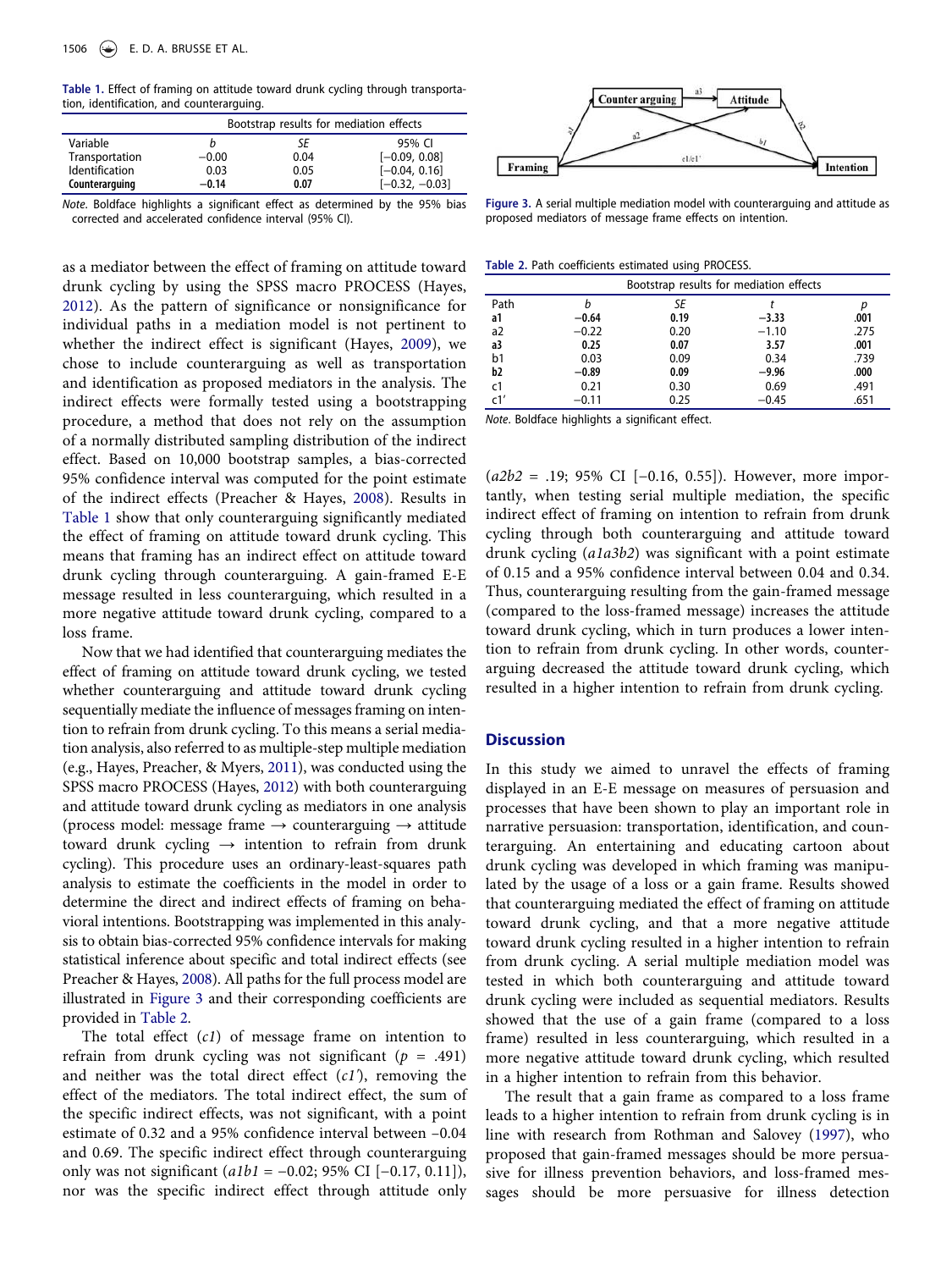behaviors. As refraining from drunk cycling can be considered prevention behavior, the positive effect of the gainframed versus the loss-framed cartoon on intention was expected. In addition, our results show that framing does not directly affect attitude and intention, but that one process of narrative persuasion, counterarguing, plays an important role in this result. An explanation for this might be the fact that in framing research, participants are usually only exposed to one explicit gain- or loss-framed message. However, in this study participants are exposed to an entertaining cartoon in which the gain- and loss-framed messages are less explicit and, more importantly, participants are engrossed in the storyline. As Slater and Rouner ([2002\)](#page-9-12) state, there are crucial differences between the processing of narratives with persuasive content and conventional, nonnarrative persuasive messages. Involvement with the topic of a persuasive message and engagement with a narrative are qualitatively different in ways that should greatly influence the elaboration that takes place in response to persuasive content in such messages (Prentice & Gerrig, [1999;](#page-9-20) Slater, [1997](#page-9-14)). Through engagement in the storyline, individuals come to identify with characters, counterarguing is reduced, and the individuals are more open to persuasive messages contained in the narrative (Green, [2004;](#page-8-28) Slater, [2002](#page-9-21); Slater & Rouner, [2002](#page-9-12)). The fact that E-E stories are processed differently than traditional persuasive messages might account for the fact that framing did not directly affect intention, but only via both counterarguing and attitude toward drunk cycling.

Against expectation, exposure to a gain frame (vs. loss frame) did not result in more transportation and identification. Although we expected that exposure to a gain frame would not hinder the enjoyable experience of these processes as opposed to exposure to a loss-framed E-E message, this was not the case. A possible explanation for these results could be found in the possibility that exposure to the loss-framed message was equally enjoyable and immersive as exposure to the gain-framed message. Although the loss-framed message was sad (the main protagonist has an accident and is hospitalized), sadness can enhance perceived reality and increases a sense of involvement, leading viewers to enjoy a sad story (Ahn et al., [2012](#page-8-19)). This might explain why we found no difference in measures of transportation and identification between both frames. Future research could examine if this was indeed the case.

The results did demonstrate an effect of counterarguing. It was shown that exposure to a gain-framed message (vs. loss-framed message) lowers counterarguing. Therefore, it could be argued that for prevention behavior one should employ a gain-framed message in an E-E production. An important question that can be raised, however, is to what extend the expected effect of a gain-framed message involves the fact that the behavior in question was preventive and not detective. It lies within the realm of possibilities that a gain-framed message in an E-E production is in any case preferred above the use of a loss-framed message, independent of the function of the behavior (prevention or detection). Framing information in a positive way is a catalyst for a more simplified cognitive process, which is incompatible with the process of counterarguing, which

requires more deliberate cognitive processing to occur. Future research could study framing effects in E-E by employing both prevention and detection behaviors, to address this question. Moreover, it would be interesting for future research to focus on possible moderators. The effects of framing could depend, for example, on involvement with the topic, the severity of the consequences of the proposed behavior, or individual differences between viewers (e.g. the number of days participants drink alcohol or the number of alcoholic drinks consumed during an average week). In addition, it would be interesting to include a control condition in which participants are not exposed to any form of persuasive messaging. In this way we could examine the relative effectiveness of differently framed messages compared to no message exposure. Another option is to examine framing effects in different entertainment education formats (e.g., written cartoon vs. animation). Future research could delve into these matters to examine possible boundary conditions for the observed effects.

## **Limitations**

A limitation of this study is that the data were collected in the Netherlands where cycling levels are more than 10 times higher than, for example, in the United Kingdom and the United States. Although cycling in much of the industrialized world is seen as a marginal mode of transport that is occasionally used for recreational purposes, in the Netherlands cycling is a mainstream mode of transport (Pucher & Buehler, [2008\)](#page-9-22). Therefore, the results of this study are more generalizable to countries where cycling is more prominent, such as Germany and Denmark. Future research could examine the effects of framing in E-E with other types of behavior that are more broadly generalizable, such as car driving.

In addition, the measurement of transportation might have some drawbacks. According to Miller-Day and Hecht [\(2013](#page-8-3)), there is an ideal or maximal level of transportation. They suggest that when transportation is too low, a person will disconnect from the message. When the amount of transportation is too high, on the contrary, a person will feel immersed into the story but not into the health message. Therefore, it might be hard to target the optimal level of transportation via exposure to an E-E production. Also, transportation is measured primarily by self-report, and as with any self-report measure it may be affected by response biases (Green & Clark, [2013\)](#page-8-29). Therefore, future studies can try to tap transportation physiologically. Lastly, transportation is conceptually distinct from related concepts such as identification, but empirically these concepts tend to be correlated, which may make it difficult to determine the exact mechanism of effects (Green & Clark, [2013\)](#page-8-29).

In this study we used cartoons as stimulus material to test the effects of framing in E-E. We chose for this format because it provided us with the opportunity to accurately manipulate gain and loss frames, which was the main goal of this study. However, one could argue that cartoons may not be as involving and immersive as other forms of E-E because, for example, it might be more difficult to identify with a cartoon character than with a real-life character. In this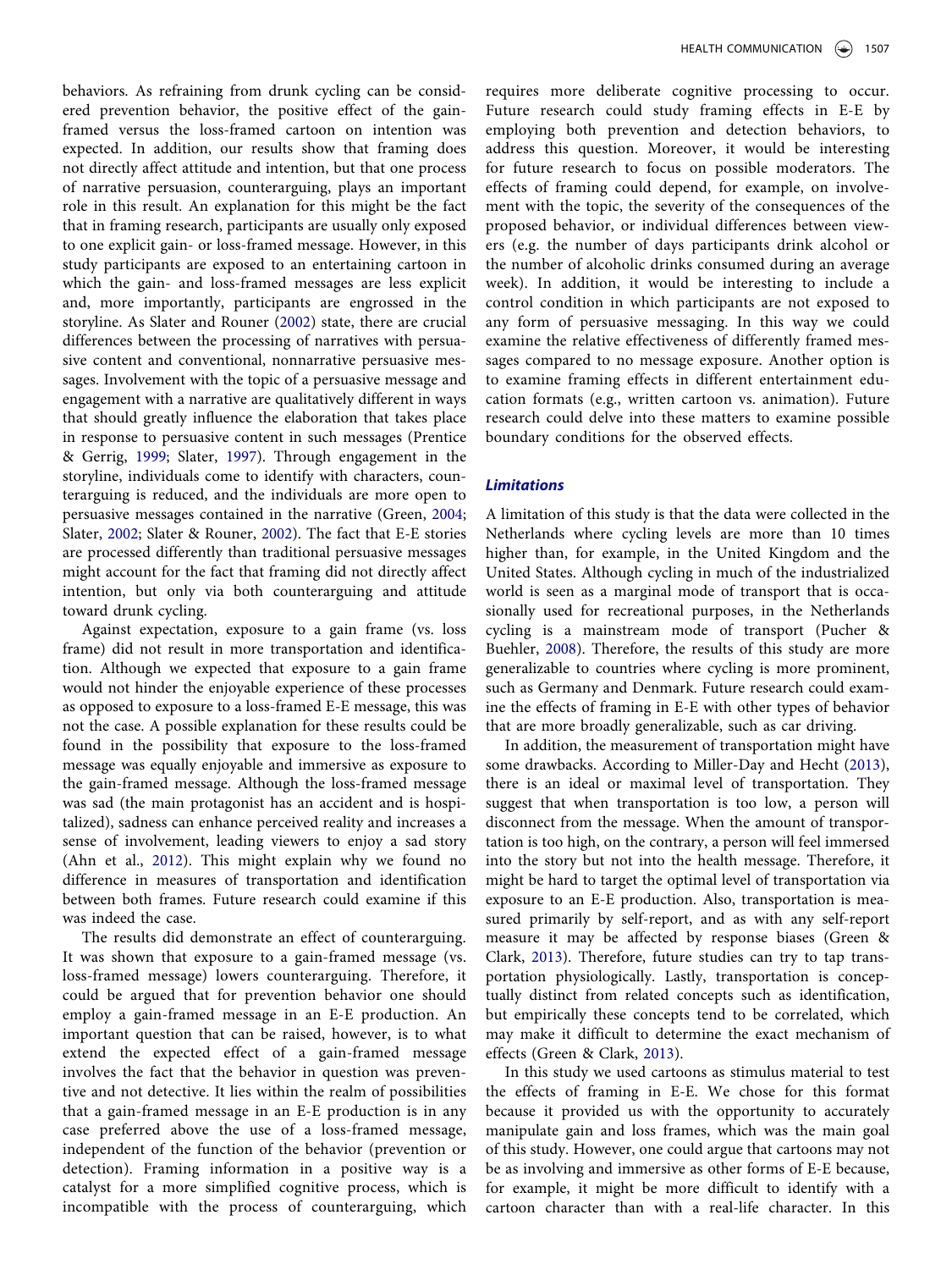study the cartoon was relatively short, which also could have impacted the results. Although cartoons have been effectively used before in E-E interventions, such as in the Meena campaign to address traditional attitudes of gender inequality throughout South Asia (McKee, Aghi, Carnegie, & Shahzadi, [2004](#page-8-30)), it could be interesting for future research to examine differences between various forms of E-E.

### Conclusion

This study showed that framing in E-E has the power to affect people's attitudes and intentions. The characteristics used in the communicated message to bring these effects about were long unstudied in the field of E-E. In fact, as far as we are aware, this is the first study that examines persuasive strategies within E-E. Interestingly, in practice many examples can be found in which storylines in E-E are framed either positively or negatively. For instance, positively framed storylines may focus on the positive outcomes of taking your medicines as prescribed, while negatively framed messages focus on negative consequences when not taking your medicine as suggested by your doctor. Based on the results of these studies it would be more effective to frame these storyline positively because this seems to reduce counterarguing and subsequently attitudes and intentions.

### References

- <span id="page-8-19"></span>Ahn, D., Jin, S.-A., & Ritterfeld, U. (2012). Sad movies don't always make me cry: The cognitive and affective processes underpinning enjoyment of tragedy. Journal of Media Psychology, 24, 9–18. doi[:10.1027/1864-](http://dx.doi.org/10.1027/1864-1105/a000058) [1105/a000058](http://dx.doi.org/10.1027/1864-1105/a000058)
- <span id="page-8-7"></span>Asbeek Brusse, E. D., Fransen, M. L., & Smit, E. G. (2015). Educational storylines in entertainment television: audience reactions toward persuasive strategies in medical dramas. Journal of Health Communication, 20, 396–405. doi[:10.1080/10810730.2014.965365](http://dx.doi.org/10.1080/10810730.2014.965365)
- <span id="page-8-6"></span>Bae, H. (2008). Entertainment-education and recruitment of cornea donors: The role of emotion and issue involvement. Journal of Health Communication, 13, 20–36. doi:[10.1080/10810730701806953](http://dx.doi.org/10.1080/10810730701806953)
- <span id="page-8-20"></span>Busselle, R. W., Ryabovolova, A., & Wilson, B. (2004). Ruining a good story: Cultivation, perceived realism and narrative. Communications, 29, 365–378. doi:[10.1515/comm.2004.023](http://dx.doi.org/10.1515/comm.2004.023)
- <span id="page-8-23"></span>Cohen, J. (2001). Defining Identification: A theoretical look at the identification of audiences with media characters. Mass Communication and Society, 4, 245–264. doi[:10.1207/S15327825MCS0403\\_01](http://dx.doi.org/10.1207/S15327825MCS0403%5F01)
- <span id="page-8-18"></span>Cohen, J. (2006). Audience identification with media characters. In J. Bryant & P. Vorderer (Eds.), Psychology of entertainment (pp. 183–198). Mahwah, NJ: Lawrence Erlbaum Associates.
- <span id="page-8-24"></span>Crites, S. L., Fabrigar, L. R., & Petty, R. E. (1994). Measuring the affective and cognitive properties of attitudes: Conceptual and methodological issues. Personality and Social Psychology Bulletin, 20, 619–634. doi[:10.1177/0146167294206001](http://dx.doi.org/10.1177/0146167294206001)
- <span id="page-8-0"></span>Davin, S. (2003). Healthy viewing: The reception of medical narratives. Sociology of Health & Illness, 25, 662-679. doi:[10.1111/1467-9566.00364](http://dx.doi.org/10.1111/1467-9566.00364)
- <span id="page-8-21"></span>Dunegan, K. J. (1993). Framing, cognitive modes, and image theory: Toward an understanding of a glass half full. Journal of Applied Psychology, 78, 491–503. doi:[10.1037/0021-9010.78.3.491](http://dx.doi.org/10.1037/0021-9010.78.3.491)
- <span id="page-8-4"></span>Farrar, K. M. (2006). Sexual intercourse on television: Do safe sex messages matter? Journal of Broadcasting & Electronic Media, 50, 635–650. doi:[10.1207/s15506878jobem5004\\_4](http://dx.doi.org/10.1207/s15506878jobem5004%5F4)
- <span id="page-8-11"></span>Gallagher, K. M., & Updegraff, J. A. (2012). Health message framing effects on attitudes, intentions, and behavior: A meta-analytic review. Annals of Behavioral Medicine, 43, 101–116. doi:[10.1007/s12160-011-9308-7](http://dx.doi.org/10.1007/s12160-011-9308-7)
- <span id="page-8-22"></span>Gerend, M. A., & Shepherd, J. E. (2007). Using message framing to promote acceptance of the human papillomavirus vaccine. Health Psychology, 26, 745–752. doi:[10.1037/0278-6133.26.6.745](http://dx.doi.org/10.1037/0278-6133.26.6.745)
- <span id="page-8-28"></span>Green, M. C. (2004). Transportation into narrative worlds: The role of prior knowledge and perceived realism. Discourse Processes, 38, 247– 266. doi[:10.1207/s15326950dp3802\\_5](http://dx.doi.org/10.1207/s15326950dp3802%5F5)
- <span id="page-8-16"></span>Green, M. C. (2006). Narratives and cancer communication. Journal of Communication, 56, S163–83. doi[:10.1111/j.1460-2466.2006.00288.x](http://dx.doi.org/10.1111/j.1460-2466.2006.00288.x)
- <span id="page-8-15"></span>Green, M. C., & Brock, T. C. (2000). The role of transportation in the persuasiveness of public narratives. Journal of Personality and Social Psychology, 79, 701–721. doi:[10.1037/0022-3514.79.5.701](http://dx.doi.org/10.1037/0022-3514.79.5.701)
- <span id="page-8-17"></span>Green, M. C., Brock, T. C., & Kaufman, G. F. (2004). Understanding media enjoyment: The role of transportation into narrative worlds. Communication Theory, 14, 311–327. doi:[10.1111/j.1468-2885.2004.](http://dx.doi.org/10.1111/j.1468-2885.2004.tb00317.x) [tb00317.x](http://dx.doi.org/10.1111/j.1468-2885.2004.tb00317.x)
- <span id="page-8-29"></span>Green, M. C., & Clark, J. L. (2013). Transportation into narrative worlds: Implications for entertainment media influences on tobacco use. Addiction, 108, 477–484. doi:[10.1111/j.1360-0443.2012.04088.x](http://dx.doi.org/10.1111/j.1360-0443.2012.04088.x)
- <span id="page-8-26"></span>Hayes, A. F. (2009). Beyond Baron and Kenny: Statistical mediation analysis in the new millennium. Communication Monographs, 76, 408–420. doi:[10.1080/03637750903310360](http://dx.doi.org/10.1080/03637750903310360)
- <span id="page-8-25"></span>Hayes, A. F. (2012). PROCESS: A versatile computational tool for observed variable mediation, moderation, and conditional process modeling [White paper]. Retrieved from [http://www.afhayes.com/public/pro](http://www.afhayes.com/public/process2012.pdf) [cess2012.pdf](http://www.afhayes.com/public/process2012.pdf)
- <span id="page-8-27"></span>Hayes, A. F., Preacher, K. J., & Myers, T. A. (2011). Mediation and the estimation of indirect effects in political communication research. In E. P. Bucy & R. Lance Holbert (Eds), Sourcebook for political communication research: Methods, measures, and analytical techniques (pp. 434–465). New York, NY: Routledge.
- <span id="page-8-5"></span>Hether, H. J., Huang, G. C., Beck, V., Murphy, S. T., & Valente, T. W. (2008). Entertainment-Education in a media-saturated environment: Examining the impact of single and multiple exposures to breast cancer storylines on two popular medical dramas. Journal of Health Communication, 13, 808–823. doi[:10.1080/10810730802487471](http://dx.doi.org/10.1080/10810730802487471)
- <span id="page-8-8"></span>Houts, P. S., Doak, C. C., Doak, L. G., & Loscalzo, M. J. (2006). The role of pictures in improving health communication: A review of research on attention, comprehension, recall, and adherence. Patient Education and Counseling, 61, 173–190. doi[:10.1016/j.pec.2005.05.004](http://dx.doi.org/10.1016/j.pec.2005.05.004)
- <span id="page-8-9"></span>Institute for Road Safety Research. (2011). Aandeel fietsslachtoffers stijgt. [Share cycling casualties increases]. SWOVschrift, 126, 6–7.
- <span id="page-8-12"></span>Kahneman, D., & Tversky, A. (1979). Prospect theory: An analysis of decision under risk. Econometrica: Journal of the Econometric Society, 47, 263–291. doi:[10.2307/1914185](http://dx.doi.org/10.2307/1914185)
- <span id="page-8-13"></span>Kim, M.-S., & Hunter, J. E. (1993a). Attitude-behavior relations: A metaanalysis of attitudinal relevance and topic. Journal of Communication, 43, 101–142. doi:[10.1111/j.1460-2466.1993.tb01251.x](http://dx.doi.org/10.1111/j.1460-2466.1993.tb01251.x)
- <span id="page-8-14"></span>Kim, M.-S., & Hunter, J. E. (1993b). Relationships among attitudes, behavioral intentions, and behavior: A meta-analysis of past research, part 2. Communication Research, 20, 331–364. doi[:10.1177/009365093020003001](http://dx.doi.org/10.1177/009365093020003001)
- <span id="page-8-1"></span>Langlieb, A. M., Cooper, C. P., & Gielen, A. (1999). Linking health promotion with entertainment television. American Journal of Public Health, 89, 1116–1117.
- <span id="page-8-30"></span>McKee, N., Aghi, M., Carnegie, R., & Shahzadi, N. (2004). Cartoons and comic books for changing social norms: Meena, the South Asian girl. In A. Singhal, M. J. Cody, E. M. Rogers, & M. Sabido (Eds.), Entertainment-education and social change: History, research, and practice (pp. 331–349). Mahwah, NJ: Lawrence Erlbaum Associates.
- <span id="page-8-2"></span>McMath, B. F., & Prentice-Dunn, S. (2005). Protection motivation theory and skin cancer risk: The role of individual differences in responses to persuasive appeals. Journal of Applied Social Psychology, 35, 621–643. doi[:10.1111/j.1559-1816.2005.tb02138.x](http://dx.doi.org/10.1111/j.1559-1816.2005.tb02138.x)
- <span id="page-8-3"></span>Miller-Day, M., & Hecht, M. L. (2013). Narrative means to preventative ends: A narrative engagement framework for designing prevention interventions. Health Communication, 28, 657–670. doi:[10.1080/](http://dx.doi.org/10.1080/10410236.2012.762861) [10410236.2012.762861](http://dx.doi.org/10.1080/10410236.2012.762861)
- <span id="page-8-10"></span>Morton, T. A., Rabinovich, A., Marshall, D., & Bretschneider, P. (2011). The future that may (or may not) come: How framing changes responses to uncertainty in climate change communications. Global Environmental Change, 21(1), 103–109. doi[:10.1016/j.gloenvcha.2010.09.013](http://dx.doi.org/10.1016/j.gloenvcha.2010.09.013)